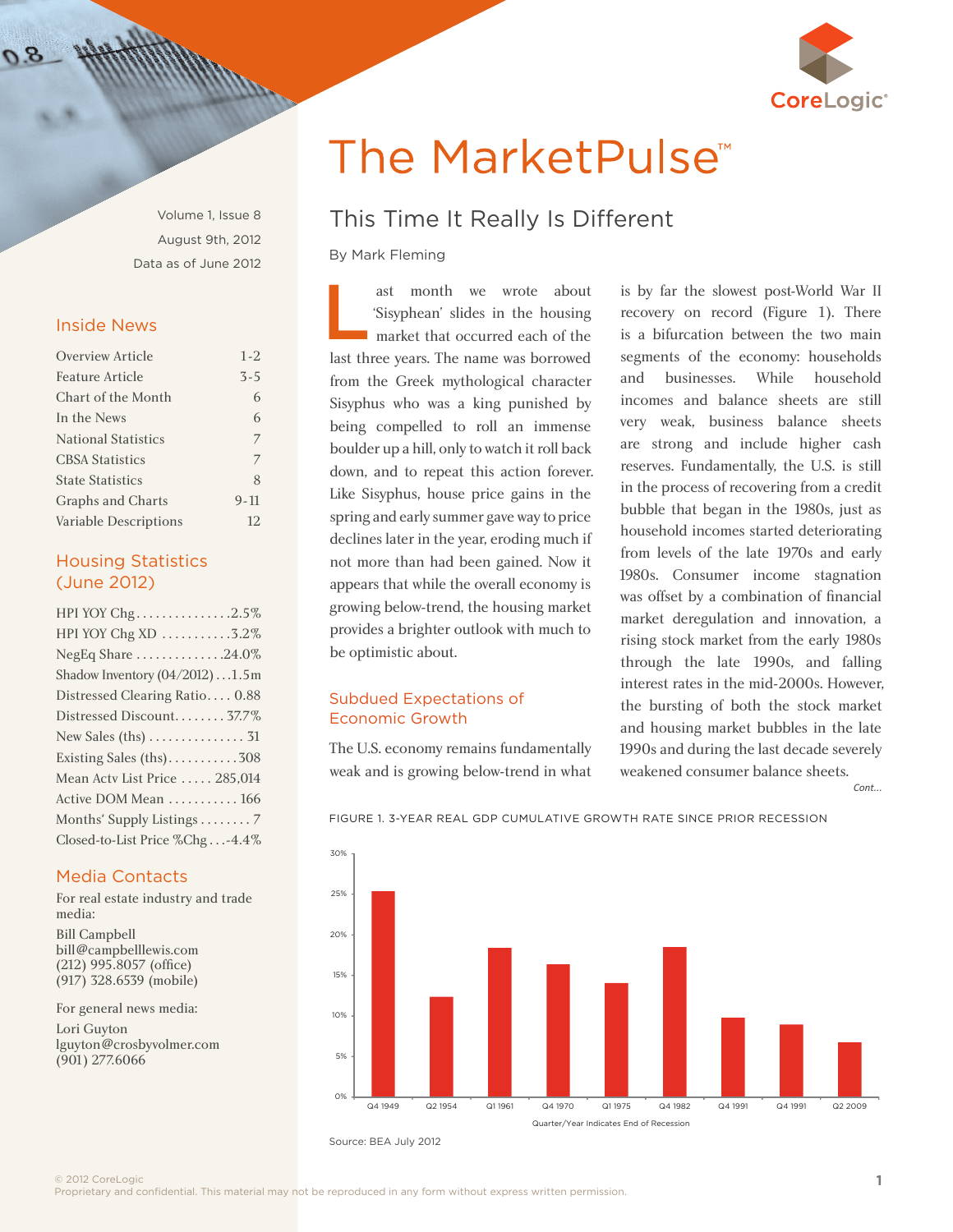

### Housing Is Fundamentally Different

"This time it's different," was a common mantra of the stock market bubble a decade ago and of the housing market six years ago. As it turns out, in both cases it *wasn't* different, and there were many lessons to be learned. But there are three primary reasons to expect that today's housing market really might be different this time—lower inventories, lower delinquencies and the low likelihood of foreclosures flooding the market—ending the Sisyphean slides we have experienced in each of the last three years.

Conventional wisdom, as well as empirical research, suggests

that a healthy housing market with neither upward nor downward price pressure requires about six-months' supply of inventory. Market inventory peaked nationally in June 2008 at 11 months. While still heavily influenced by seasonal pressure and the first time home buyer tax credit, inventory worked its way down to a seven months' supply since then with significant improvement made in 2011 as inventory levels fell dramatically. In

the past three years, price gains in the spring occurred against fundamental excess inventory that drew prices back down in the off-season. However, the pressure of excess visible inventory doesn't exist at the moment. Hence the expectation that prices will not fall in this year's off-season, or at least not as dramatically as in recent years.

"The persistence of the foreclosure inventory, or more specifically the low likelihood of foreclosures to flood the market is beneficial to housing in the sense that it can successfully absorb the inventory without dramatic changes in price."

Shadow inventory is slowly improving and new serious delinquency starts are falling. The month's supply of distressed assets, those properties with mortgages that are more than 90 days delinquent, is only six months, well below the peak of more than 14 months in January 2010. The decline in shadow inventory is a potential indictor of the brighter future in housing because loans progressing out of the shadow inventory through the foreclosure process are particularly Fraction at 11 months. While still heavily is only six months, well below the peak influenced by second process and of more than 14 months in January 2010

damaging to prices, especially when they end in REO sales. CoreLogic research shows that falling REO sale shares strongly correlate to price appreciation.

Current foreclosure inventory is not only high, at more than three percent of all active mortgages, it is *persistently* high, maintaining this level for the

> last two years. When looking at historical regional housing recessions, we have noted that foreclosure inventories have all been extremely persistent (Figure 2). The average decline in the foreclosure inventory over the last six housing recessions was a mere 23 percent, taking three years to get there. Today, two years from the peak, inventory

has declined by less than ten percent. The persistence of the foreclosure inventory, or more specifically the low likelihood of foreclosures to flood the market, is beneficial to the housing market because the market can likely absorb the inventory without dramatic changes in price. The level of the inventory matters less to prices than quick changes in the pace of REO sales. History shows us that the inventory changes slowly.

So while the general U.S. economy continues to struggle to make gains, for the first time since the end of the recession housing may actually make a significant contribution to economic growth in 2012, a welcome change of affairs for an otherwise struggling economy. Housing markets may well avoid another Sisyphean slide this Fall because of a better balance of inventory, declining REO sale shares, and a likely slowly declining foreclosure inventory. *End.*

Figure 2. Percent decline in foreclosure inventory from peak Quarters After Peak



Source: CoreLogic Q1 2012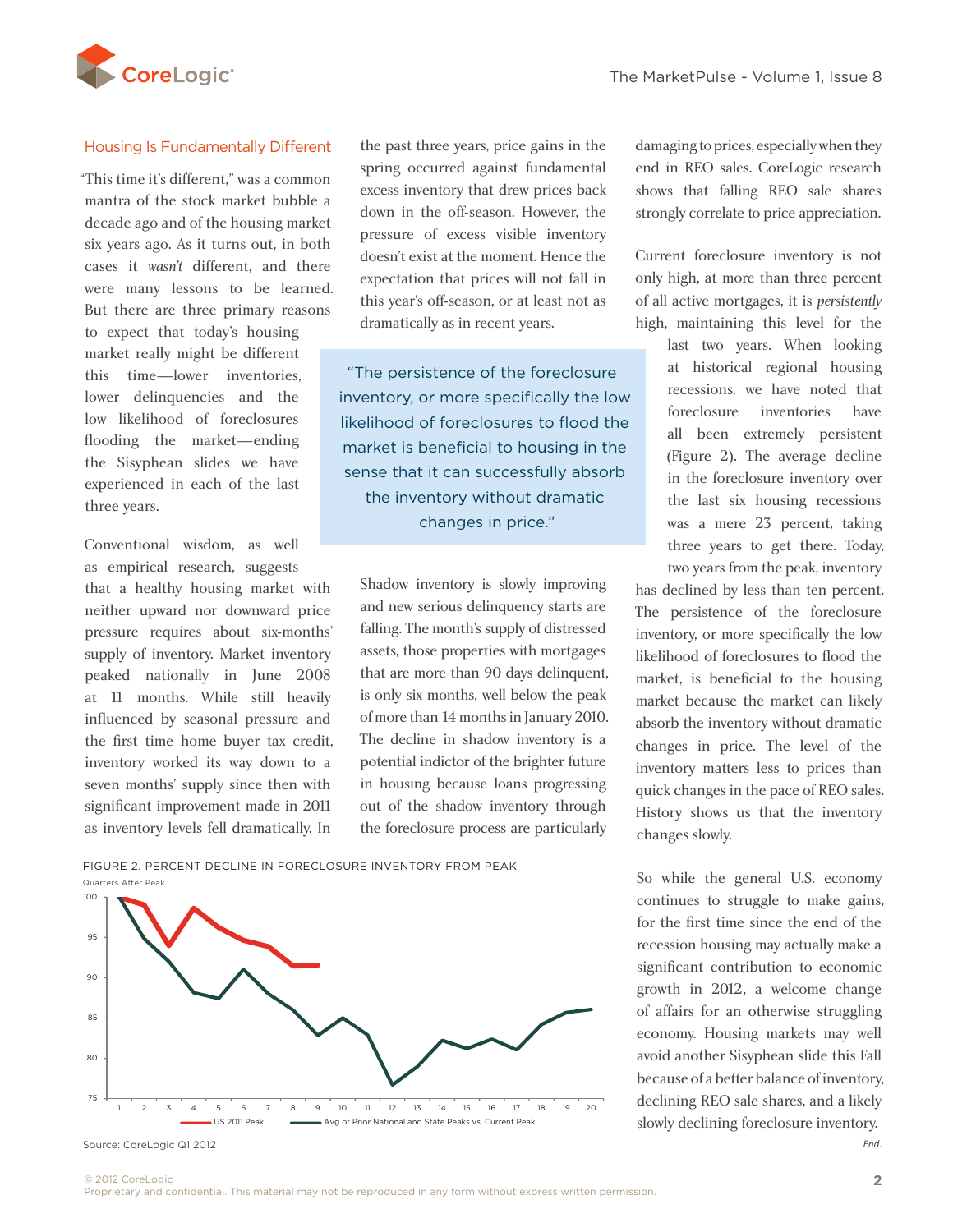<span id="page-2-0"></span>

# It's About Where You've Been and Where You Are Going

By Sam Khater

t's all about the roll rate these days. At any point in time a loan can be in only one place on the performance continuum: current, 30 days delinquent, 60 days delinquent, 90 days or more delinquent or in foreclosure. Each month, every loan falls into one of those distinct performance segments, and in some cases transitions from one segment to another. Roll rates are the transition rates of the loans from one state of performance to the next (typically the next month). Most loans remain in the same performance segment each month. For example, typically more than 98 percent of loans that were current last month are current this month and 85 percent of loans that were delinquent last month remain delinquent this month. I

However, a small percentage of loans that were current the previous month are delinquent in the current month. Likewise a small percentage of loans that were delinquent the previous month are in foreclosure in the current month. Roll rates capture this movement or transition of loans across the various performance segments over time. Since loans are heterogeneous and have different characteristics that can all drastically affect performance, roll rates can be segmented by loan characteristics such as conventional, owner occupied, and originated in 2009, to provide insights into the dynamics of performance.

In this article, we analyze current<sup>1</sup>-toserious delinquency (SDQ) transition

rates, serious delinquency-to-foreclosure (FC) transition rates, and cure rates, which are foreclosure-to-current transitions. Unless otherwise stated, all of the roll rates in this article utilize one-month transitions, smoothed with a 12-month moving average to remove seasonality and short run volatility. The term "frontend roll rates" is used synonymously with current-to-SDQ roll rates and "later-stage roll rates" refer FC roll rates.

### The Front End Looks Good— The Back End Is Struggling

National current-to-SDQ roll rates were very flat and low throughout the early to mid-2000s as the housing market was booming and delinquencies and foreclosures were very low and stable (Figure 1). They began to worsen in late 2006, however, and markedly deteriorated in early 2007, eventually peaking in November 2009. Since peaking, the currentto-SDQ roll rates have improved and th. delinquencies and foreclosures were avoid foreclosure. So even if a small<br>very low and stable (Figure 1). They percentage of borrowers became

are currently at their lowest point in nearly five years. While they are still above their levels from the early part of the decade, the very low middecade roll rates were due to recordlow unemployment during that time. The most recent roll rates are most likely not far from "normal" levels in today's weak economic environment.

SDQ-to-FC roll rates paint a very different picture. These roll rates hovered at about 10 to 11 percent in the early part of the 2000s, and dropped to a trough of 8 percent in the middle part of the decade. The drop was due to high levels of home equity that enabled the industry to use repayment plans to avoid foreclosure. So even if a small seriously delinquent, the rapid appreciation and changing industry practices allowed borrowers to escape transitioning into foreclosure. As the market deteriorated in 2007, SDQ-*Cont...*

Figure 1. Front End and back end Roll Rates Improving, but for different reasons



Footnote

<sup>&</sup>lt;sup>1</sup> These are primarily 60 to 90 days delinquent loans. We ignore front end current to 30 day roll rates and 30 to 60 day roll rates partly because they are seasonal and typically are noisy and also partly in order to limit the focus to the most important transition points, serious delinquency and foreclosures given the limited length of the article.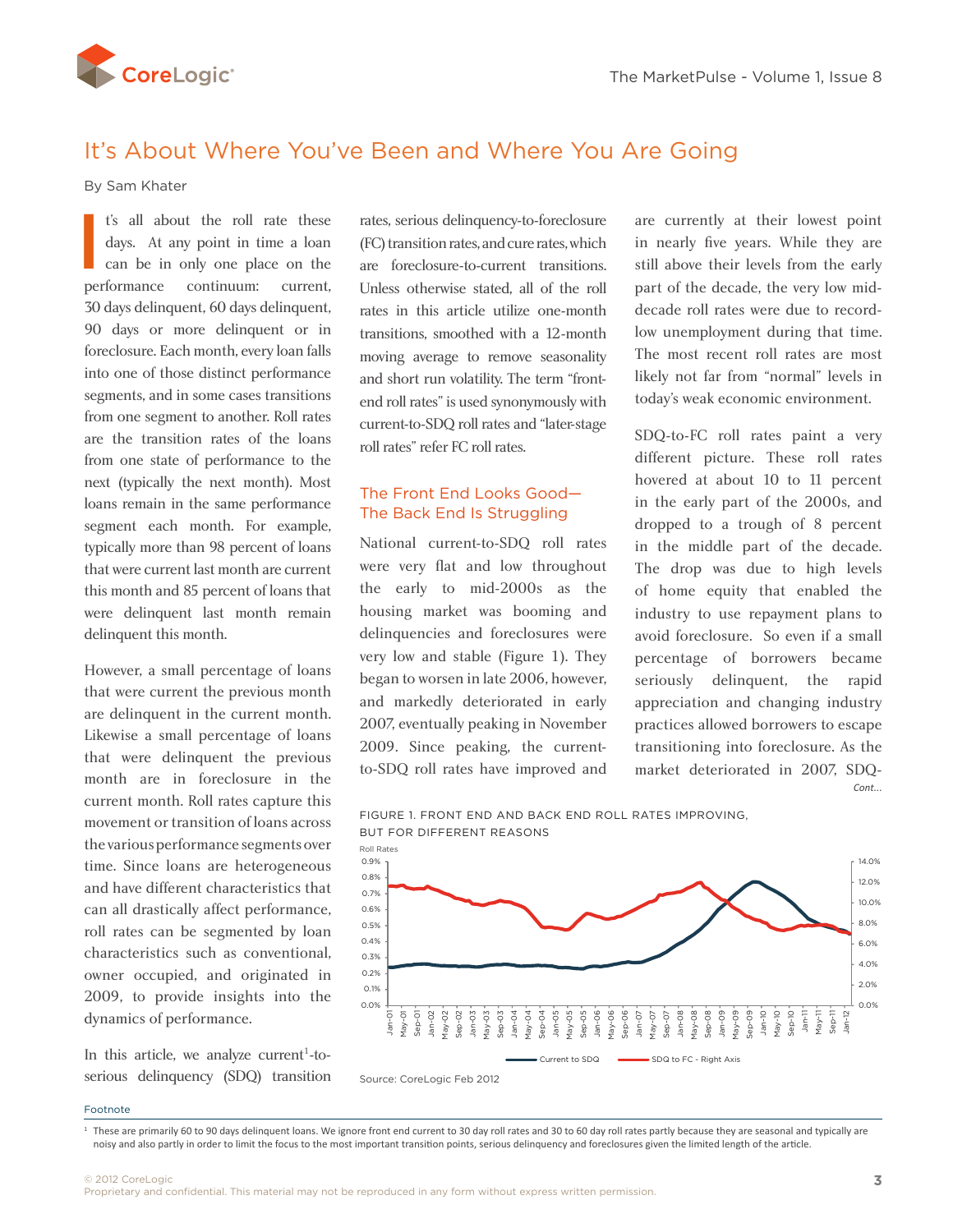

to-FC roll rates rose rapidly and would have risen further if not for the mid-2008 GSE partial halting of foreclosures and state and local foreclosure moratoriums that began to be implemented, which slowed down the foreclosure process. The Home Affordable Modification

Program (HAMP) was also announced and implemented in 2009, which further slowed down the transitions of SDQs to FCs. Clearly, front-end roll rates are improving for economic reasons and later-stage roll rates are improving due to policy interventions.

Though roll rates are improving, cure rates from foreclosure have worsened recently. After averaging 15 to 20 percent in the first half of the decade, cure rates steadily fell in 2007 and 2008 and are currently holding at 9 percent<sup>2</sup>. Some reasons for the decline are a drop in homeowner equity, curtailed incomes and struggling homeowner finances.

"The stagnant or increasing roll rates for borrowers with above average note rates is an important reason why policies designed to allow higher rate borrowers to refinance can be beneficial."

### Not All Loans, or Roll Rates, Are Created Equal

Given the low-rate environment and increase in refinancing, perhaps the most interesting roll rate trends are within the note-rate cohort. It's not a surprise that borrowers with the highest note rates have the highest roll rates because remaining in a high-rate loan is an indication of some sort of credit constraint. The refinance option for these borrowers is most likely worsened recently. After averaging for these borrowers is most likely equity and income increased as the unavailable. Despite higher overall roll loans aged. While that remains true rates, the higher note-rate cohort (above 6 percent) is improving (Figure 2). However, the cohorts with note rates between 4.5 and 6 percent, where the bulk of loans are concentrated, are *still*  experiencing higher current-to-SDQ mgner note-rate cond<br>nt) is improving (Fi

roll rates or are not improving. These cohorts are not improving because of vintage effects; they are either loans originated during the last two or three years where they going through the normal default ramp up curve or have high concentrations of negative equity and other economic distress, leaving them

more vulnerable to default in a weak economy. The stagnant or increasing roll rates for borrowers with above average note rates is an important reason why policies designed to allow higher rate borrowers to refinance can be beneficial.

Traditionally, refinance loans were considered less risky than purchase loans because the typical household's equity and income increased as the loans aged. While that remains true for non-cash-out refinances, it's no longer true for cash-out refinance loans. Cash-out refinance roll rates were very similar to non-cash-out refinance roll rates in the early to middle part of the decade. However, *Cont...*

Figure 2. Borrowers locked out of refinancing option with high rate loans are performing much worse



Source: CoreLogic Feb 2012

#### Footnote

<sup>2</sup> We utilized a 12-month roll rate since the process of becoming current from foreclosure takes several months.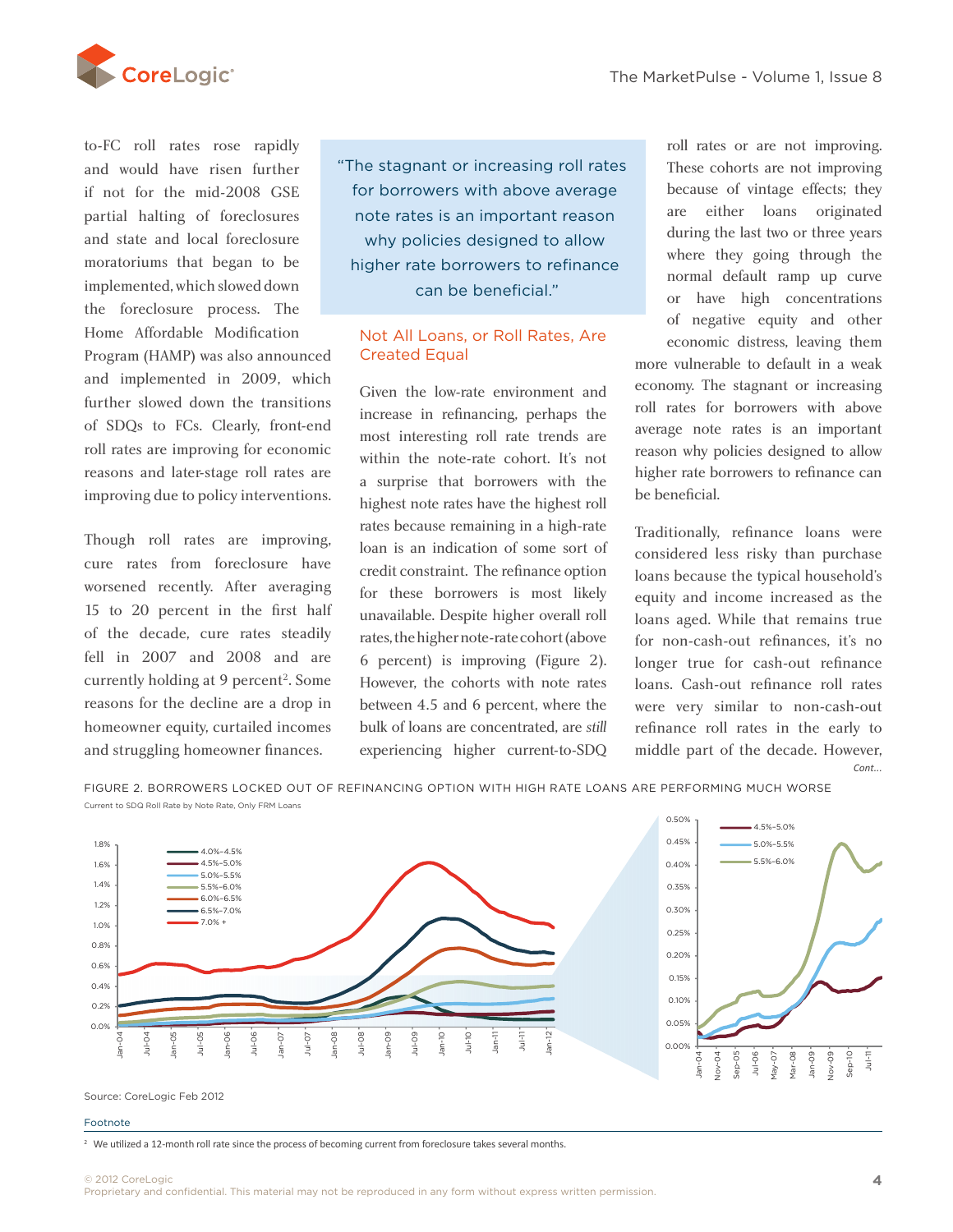



Source: CoreLogic Feb 2012

highly leveraged cash-out borrowers had a much smaller cushion when prices fell than the typical non-cash refinance borrower causing the performance of the two refinance segments to differ now. Today, cashout borrowers exhibit the same roll rate performance as purchase borrowers and cash-out refinance roll rates are still very high relative to the early part of the decade.

### The Usual Suspects: Investors, Geography and Loan Type

Not surprisingly, geography, borrower and loan type play a large role in performance. It is well known that investor owned properties typically have a higher risk profile than owneroccupied properties. Less known is that the risk is not the likelihood of becoming seriously delinquent, but rather the likelihood of going into foreclosure once seriously delinquent. Even through the boom and the bust, investors and owners currentto-SDQ roll rates were very similar because they were subject to the same economic circumstances. However, the differences in roll rates for owners vs. investors occur in later-stage roll rates where investors traditionally have roll rates that are roughly twice

that of owners (Figure 3). This is not a surprise since investors typically view the property as a financial instrument, not a home, and therefore exercise their "ruthless default" option more frequently than owners.

While early on in the decade roll rates were fairly similar by geography, the impact of the boom in prices can be seen as the current-to-SDQ in prices fell in the boom states (Figure 4). In high-interest rate loans with limited<br>spects: Investors. Typically, home prices should not ability to use refinancing to prevent Typically, home prices should not impact front-end roll rates but, in this case, rising prices allowed borrowers avoid serious delinquency in the short run through refinancing, often into another loan with a higher balance

and/or payment reducing terms. As prices fell, the transition into serious delinquency rose dramatically. The Midwestern industrial states gained no benefit from rising prices, but were affected by the economic recession and a loss of manufacturing jobs. While both market types have improved recently, most notably in the boom states, serious delinquency transition rates remain elevated compared to a decade ago. Both market types are reconverging, but to a higher level.

Though front-end roll rates are improving due to a stabilizing economy and an improving housing market, laterstage roll rates have improved largely due to policy interventions. Foreclosure cure rates remain low due to impaired consumer incomes and balance sheets. Although there is a convergence between boom and "rust-belt" markets, many borrowers in both markets remain in high-interest rate loans with limited ability to use refinancing to prevent serious delinquency. Policies designed to offer options for borrowers to lower rates, particularly for high-note rate borrowers, may be critical to further decreasing the flow of future delinquencies.

*End.*





Source: CoreLogic Feb 2012

\* Note: Only used large selected states for these categories. Boom/bust states include CA, FL, AZ and NV. Midwestern manufacturing decline states include MI, OH, and IL.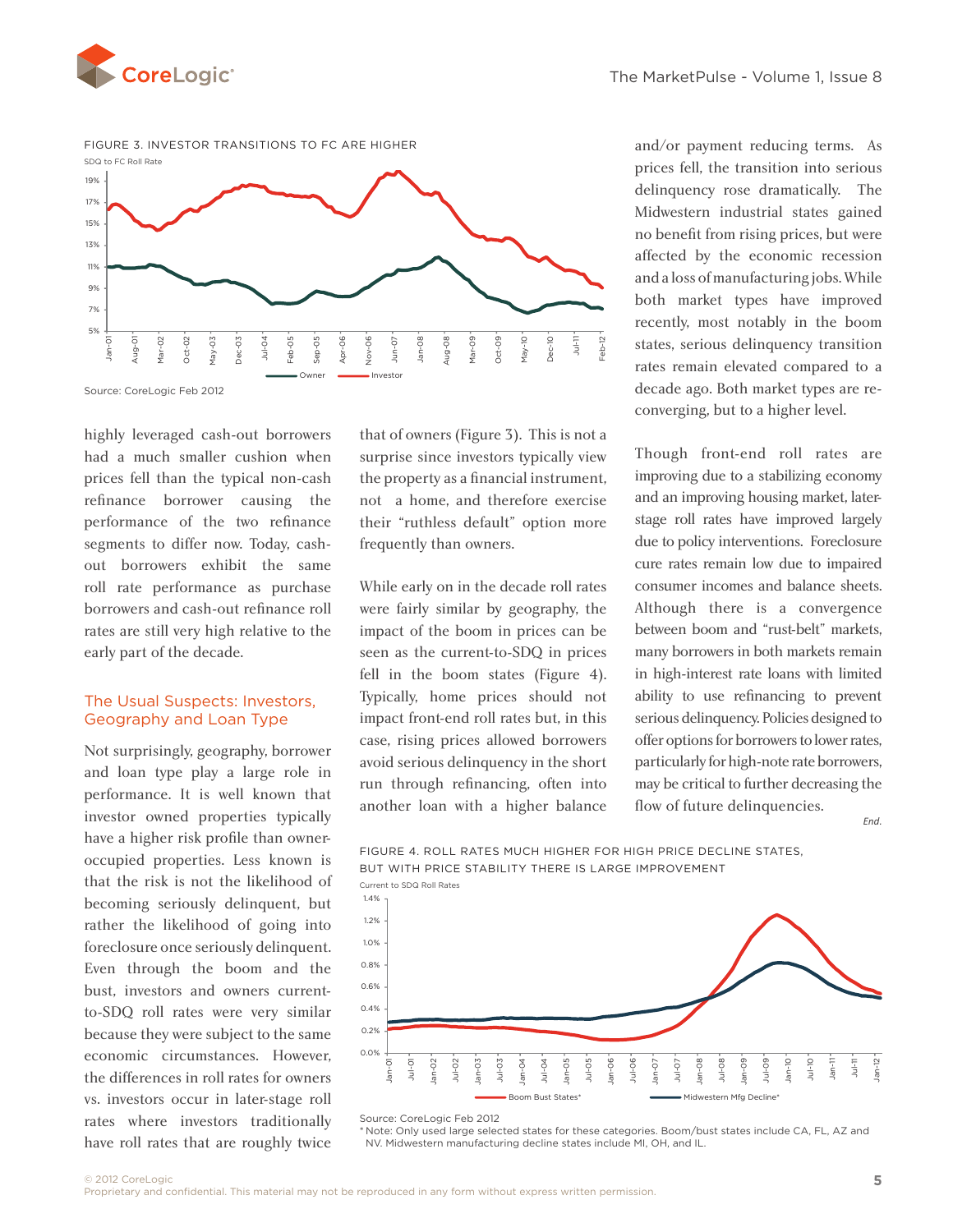<span id="page-5-0"></span>

# Non-Distressed Sales Growth More than Just Seasonal

By Thomas Vitlo

s positive signs emerged in<br>housing data over the past<br>few months, much of the<br>focus was on selling roal otate owned housing data over the past few months, much of the focus was on selling real estate owned properties (REOs) and processing foreclosures and loan modifications to keep borrowers afloat. But a quiet victor since the beginning of 2012 has been the increase in non-distressed sales. The current share of nondistressed sales is at its highest level since August 2008. Comparing this year's January-to-June rise to the year prior, the number of non-distressed sales is up 15 percent, which has had a positive impact on home prices. The CoreLogic Home Price Index (HPI®) (including distressed sales) parallels this sales trend over time. The June 2012 HPI is up 7.3 percent since

## In the News

#### **Wall Street Journal, August 7**

#### [Home Prices Rise as Supply Dwindles](http://online.wsj.com/article/SB10000872396390444246904577575072488703032.html?mod=WSJ_hpp_LEFTTopStories)

Home prices rose by their largest percentage in at least seven years during the second quarter, propelled by low inventories of properties for sale and high demand for bargain-priced foreclosures.

#### **Wall Street Journal, July 31**

#### [Foreclosure Machines Still Running on 'Low'](http://blogs.wsj.com/developments/2012/07/31/foreclosure-machines-still-running-on-low/)

The country's foreclosure machinery appears to be grinding along at a consistent pace, but that pace is still slow, according to a report out today from CoreLogic, a realestate data provider.

### **National Mortgage Professional Magazine, July 31** [Nationwide Foreclosure Rates Drop to Levels Last Seen](http://nationalmortgageprofessional.com/news30659/nationwide-foreclosure-rates-drop-levels-last-seen-2007) [in 2007](http://nationalmortgageprofessional.com/news30659/nationwide-foreclosure-rates-drop-levels-last-seen-2007)

CoreLogic has released its National Foreclosure Report for June, which provides monthly data on completed foreclosures and the overall foreclosure inventory. According to the report, there were 60000 completed foreclosures in the U.S. in June 2012.



Source: CoreLogic June 2012

January 2012 and up 3.2 percent over June 2011. Given the positive year-overyear trends in sales and prices, coupled with declines in serious delinquencies (90+ days delinquent) and negative equity, it may be that the increases in the non-distressed sales share and HPI are not simply the effects of seasonality, but signs of real improvement in the housing market.

*End.*

#### **Wall Street Journal, July 29**

#### [How Forgiveness Fits in Housing-Fix Toolkit](http://online.wsj.com/article/SB10001424052702304373804577525212958043008.html?mod=WSJ_WorldMarketsRIGHTMoreInMarkets)

More than 11 million homeowners are underwater, or owe more than their homes are worth. That is about 24% of all homeowners with a mortgage, according to data firm CoreLogic.

#### **Inman News, July 28**

#### [NAR urges lenders to release REOs](http://www.inman.com/news/2012/07/26/nar-urges-lenders-release-reos)

During the first three months of the year, data aggregator CoreLogic estimates that rising home prices helped more than 700,000 homeowners regain equity in their homes, but 11.4 million borrowers…

#### **Washington Post, July 27**

#### [House hunters in many areas are finding it's no longer](http://www.washingtonpost.com/realestate/house-hunters-in-many-areas-are-finding-its-no-longer-a-buyers-market/2012/07/26/gJQARL1ICX_story.html)  [a buyer's market](http://www.washingtonpost.com/realestate/house-hunters-in-many-areas-are-finding-its-no-longer-a-buyers-market/2012/07/26/gJQARL1ICX_story.html)

According to data from research firm CoreLogic, Phoenix prices are up 14.7 percent for the year and Miami's by 9.7 percent.

#### **Orange County Register, July 27**

#### [Lansner: Can real estate rescue the economy?](http://www.ocregister.com/articles/percent-365762-estate-real.html)

CoreLogic said that in May completed U.S. foreclosures ran 18 percent lower than a year ago. Note: the pace of foreclosures is off 27 percent from the 2010 peak.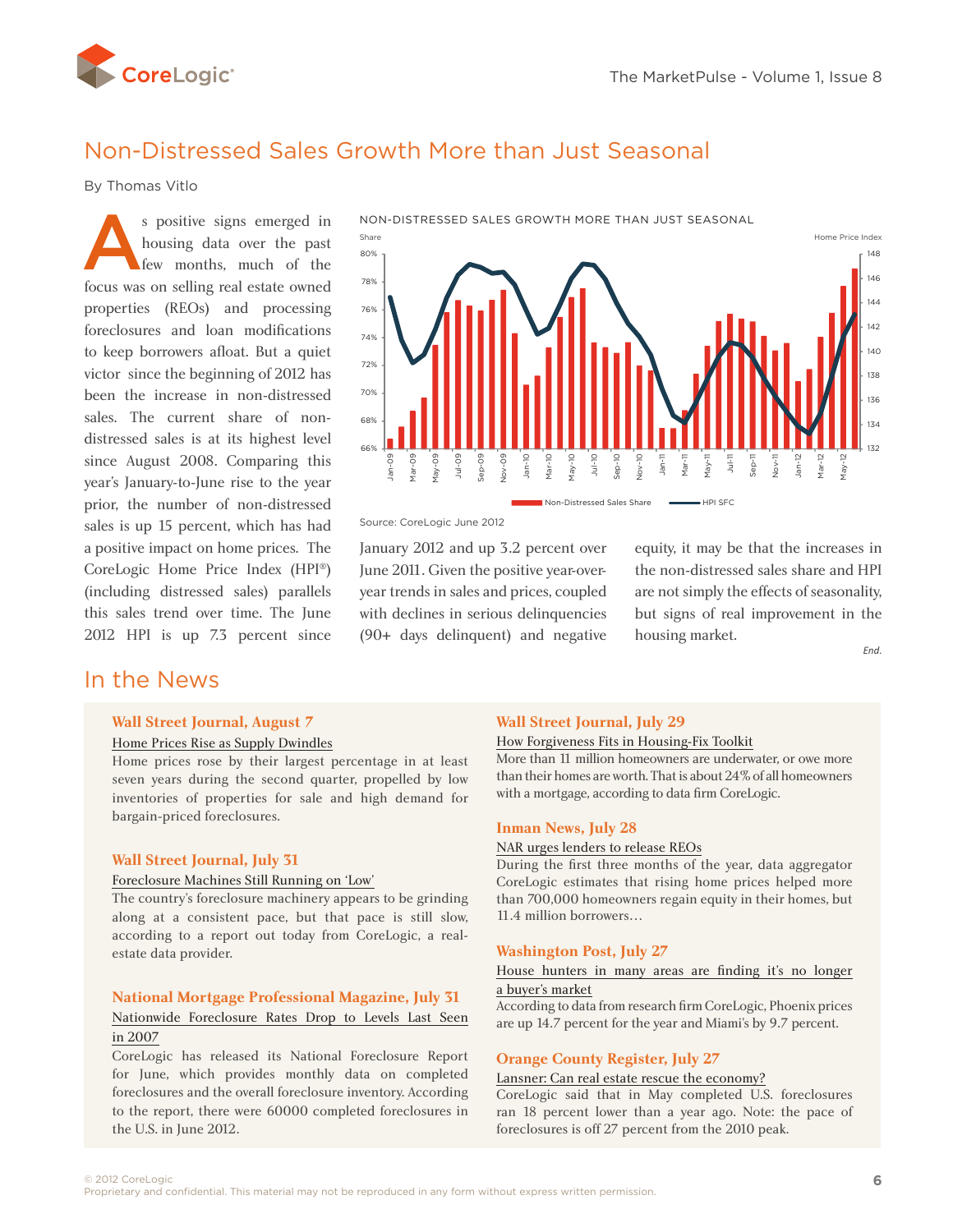<span id="page-6-0"></span>

#### National Summary June 2012

|                                     | Jul<br>2011 | Aug<br>2011 | Sep<br>2011 | Oct<br>2011 | Nov<br>2011 | <b>Dec</b><br>2011 | Jan<br>2012 | Feb<br>2012 | Mar<br>2012 | Apr<br>2012 | May<br>2012 | Jun<br>2012 | 2010    | 2011    | 2012**  |
|-------------------------------------|-------------|-------------|-------------|-------------|-------------|--------------------|-------------|-------------|-------------|-------------|-------------|-------------|---------|---------|---------|
| <b>Total Sales*</b>                 | 339         | 372         | 329         | 305         | 295         | 304                | 246         | 294         | 364         | 360         | 375         | 432         | 4,085   | 3,853   | 2,071   |
| - New Sales*                        | 23          | 25          | 23          | 21          | 22          | 23                 | 16          | 20          | 26          | 24          | 25          | 31          | 336     | 268     | 142     |
| - Existing Sales*                   | 231         | 252         | 222         | 202         | 191         | 198                | 156         | 188         | 241         | 246         | 264         | 308         | 2.636   | 2.505   | 1.403   |
| $-$ REO Sales*                      | 57          | 63          | 56          | 54          | 54          | 53                 | 49          | 57          | 63          | 56          | 51          | 53          | 797     | 747     | 329     |
| - Short Sales*                      | 25          | 29          | 26          | 25          | 25          | 27                 | 23          | 26          | 32          | 31          | 33          | 38          | 275     | 300     | 183     |
| <b>Distressed Sales Share</b>       | 24.3%       | 24.7%       | 24.9%       | 25.9%       | 27.0%       | 26.4%              | 29.2%       | 28.3%       | 26.0%       | 24.3%       | 22.3%       | 21.1%       | 26.2%   | 27.2%   | 24.7%   |
| <b>HPI MoM</b>                      | 0.8%        | $-0.2%$     | $-0.7%$     | $-1.2%$     | $-1.1%$     | $-0.9%$            | $-0.9%$     | $-0.5%$     | 1.3%        | 2.3%        | 2.3%        | 1.3%        | $-0.3%$ | $-0.3%$ | 1.0%    |
| <b>HPI YoY</b>                      | $-4.3%$     | $-3.7%$     | $-3.1%$     | $-3.2%$     | $-3.5%$     | $-3.3%$            | $-2.2%$     | $-1.1%$     | 0.6%        | 1.6%        | 2.5%        | 2.5%        | $-0.3%$ | $-4.4%$ | 0.6%    |
| HPI MoM Excluding Distressed        | 0.3%        | $-0.4%$     | $-0.7%$     | $-1.1%$     | $-1.0%$     | $-0.8%$            | $-0.2%$     | 0.0%        | 1.2%        | 1.7%        | 2.3%        | 2.0%        | $-0.3%$ | $-0.4%$ | 1.2%    |
| <b>HPI YoY Excluding Distressed</b> | $-4.2%$     | $-4.2%$     | $-4.1%$     | $-4.1%$     | $-4.4%$     | $-4.2%$            | $-3.4%$     | $-2.5%$     | $-0.7%$     | 0.3%        | 1.9%        | 3.2%        | $-1.7%$ | $-4.1%$ | $-0.2%$ |
| 90 Days + DQ Pct                    | 7.2%        | 7.2%        | 7.2%        | 7.2%        | 7.3%        | 7.3%               | 7.3%        | 7.1%        | 6.9%        | 6.9%        | 6.8%        | 6.7%        | 8.1%    | 7.4%    | 6.9%    |
| <b>Foreclosure Pct</b>              | 3.5%        | 3.4%        | 3.5%        | 3.5%        | 3.4%        | 3.4%               | 3.4%        | 3.4%        | 3.4%        | 3.4%        | 3.4%        | 3.4%        | 3.2%    | 3.5%    | 3.4%    |
| <b>REO Pct</b>                      | 0.5%        | 0.5%        | 0.5%        | 0.6%        | 0.5%        | 0.6%               | 0.6%        | 0.5%        | 0.5%        | 0.4%        | 0.4%        | 0.4%        | 0.6%    | 0.6%    | 0.5%    |
| Pre-foreclosure Filings*            | 111         | 139         | 127         | 129         | 126         | 112                | 123         | 119         | 132         | 118         | 131         | 125         | 2.098   | 1.514   | 748     |
| <b>Completed Foreclosures*</b>      | 68          | 75          | 83          | 68          | 70          | 69                 | 71          | 62          | 58          | 50          | 60          | 60          | 1.125   | 903     | 361     |
| <b>Negative Equity Share</b>        | 24.7%       | 24.5%       | 24.4%       | 24.7%       | 24.9%       | 25.2%              | 24.7%       | 24.2%       | 23.7%       | 24.2%       | 24.0%       | 24.0%       | 25.3%   | 24.9%   | 24.1%   |
| Negative Equity*                    | 11,734      | 11.675      | 11,618      | 11,783      | 11,943      | 12,108             | 11,858      | 11.624      | 11.374      | 11.619      | 11.539      | 11.512      | 11.904  | 11.820  | 11.588  |
| Months Supply SDQ Homes             | 9.00        | 8.16        | 9.20        | 9.95        | 10.30       | 9.92               | 12.27       | 9.94        | 7.83        | 7.85        | 7.43        | 6.35        | 10.45   | 9.89    | 8.61    |

\*Thousands of Units \*\*Year-to-Date<br>NOTE: Data may be light in some jurisdictions.<br>NOTE: For all sales data the most recent four months are adjusted upwards in order to take into account lags in data reporting.

#### Largest 25 CBSA Summary June 2012

| LARGEST 25 CBSA SUMMARY JUNE 2012                | Total<br><b>Sales</b> | <b>REO</b><br><b>Sales</b> | Short<br><b>Sales</b> | <b>Distressed</b><br><b>Sales</b><br>Share<br>(sales<br>12-month 12-month 12-month 12-month | Total<br><b>Sales</b><br><b>YOY 12-</b><br>month | Cumulative<br>Dom Mean<br>YoY | Cumulative<br>Sold<br>Dom Mean<br>YoY | <b>HPI</b>  | <b>HPI</b>     | 90 Days+        | Pre-<br>Foreclosure<br>Filings<br>12-month | Completed<br><b>Foreclosures</b><br>12-month sum | Negative<br>Equity | Months'<br>Supply<br><b>Distressed</b> |
|--------------------------------------------------|-----------------------|----------------------------|-----------------------|---------------------------------------------------------------------------------------------|--------------------------------------------------|-------------------------------|---------------------------------------|-------------|----------------|-----------------|--------------------------------------------|--------------------------------------------------|--------------------|----------------------------------------|
| Chicago-Joliet-Naperville, IL                    | sum<br>77,291         | sum<br>17,798              | sum<br>8840           | sum)<br>34.5%                                                                               | sum<br>21.4%                                     | Change<br>16.1%               | Change<br>$-20.8%$                    | MoM<br>2.4% | YoY<br>$-3.1%$ | DQ Pct<br>10.3% | sum<br>59,719                              | 18,445                                           | Share<br>32.3%     | Homes<br>19.4                          |
| Los Angeles-Long Beach-Glendale, CA              | 84,279                | 21,065                     | 13336                 | 40.8%                                                                                       | 6.7%                                             | 3.3%                          | 3.2%                                  | 1.1%        | 0.8%           | 6.2%            | 50,369                                     | 20,738                                           | 23.6%              | 10.4                                   |
| Atlanta-Sandy Springs-Marietta, GA               | 66,898                | 16,658                     | 7795                  | 36.6%                                                                                       | 20.6%                                            | 14.1%                         | $-16.8%$                              | 2.3%        | $-3.2%$        | 7.8%            | 100,193                                    | 37,165                                           | 42.8%              | 13.3                                   |
|                                                  | 64,604                | 2,795                      | 3230                  | 9.3%                                                                                        | 3.4%                                             | 19.7%                         | 27.8%                                 | 1.9%        | 2.0%           | 8.6%            | 13,396                                     | 1,010                                            | 11.9%              | 15.0                                   |
| New York-White Plains-Wayne, NY-NJ               |                       |                            |                       |                                                                                             |                                                  |                               |                                       |             |                |                 |                                            |                                                  |                    |                                        |
| Washington-Arlington-Alexandria, DC-<br>VA-MD-WV | 59.230                | 7,519                      | 6846                  | 24.3%                                                                                       | $-1.7%$                                          | N/A                           | N/A                                   | 0.7%        | 3.3%           | 5.6%            | 29,129                                     | 5.937                                            | 26.9%              | 9.1                                    |
| Houston-Sugar Land-Baytown, TX                   | 85,801                | 11,954                     | 3665                  | 18.2%                                                                                       | $-2.5%$                                          | 5.3%                          | $-9.0%$                               | 1.5%        | 4.5%           | 4.5%            | 15,213                                     | 16,418                                           | 11.7%              | 5.0                                    |
| Phoenix-Mesa-Glendale, AZ                        | 106,188               | 22,888                     | 20294                 | 40.7%                                                                                       | 3.8%                                             | $-8.3%$                       | $-37.0%$                              | 2.4%        | 16.9%          | 5.7%            | 58,336                                     | 34,097                                           | 47.8%              | 4.5                                    |
| Riverside-San Bernardino-Ontario, CA             | 74,961                | 25,309                     | 13607                 | 51.9%                                                                                       | 2.5%                                             | 9.2%                          | $-2.1%$                               | 0.8%        | 0.8%           | 8.5%            | 43,813                                     | 24,883                                           | 44.2%              | 9.1                                    |
| Dallas-Plano-Irving, TX                          | 67,115                | 9,473                      | 3911                  | 19.9%                                                                                       | 3.5%                                             | $-5.1%$                       | $-15.9%$                              | 1.1%        | 2.7%           | 4.6%            | 39,862                                     | 11,077                                           | 12.0%              | 5.0                                    |
| Minneapolis-St. Paul-Bloomington, MN-WI          | 36,514                | 6,805                      | 1912                  | 23.9%                                                                                       | $-2.5%$                                          | 6.9%                          | $-11.6%$                              | 3.1%        | 3.0%           | 4.2%            | 25,425                                     | 12,270                                           | 19.6%              | 8.4                                    |
| Philadelphia, PA                                 | N/A                   | N/A                        | N/A                   | N/A                                                                                         | N/A                                              | 9.7%                          | 0.0%                                  | 1.9%        | 0.4%           | 5.6%            | 8,153                                      | 3,994                                            | 9.3%               | N/A                                    |
| Seattle-Bellevue-Everett, WA                     | 34,132                | 5,366                      | 3981                  | 27.4%                                                                                       | 15.2%                                            | 7.0%                          | $-11.3%$                              | 2.2%        | 4.0%           | 6.5%            | 9,680                                      | 6,442                                            | 20.2%              | 11.2                                   |
| Denver-Aurora-Broomfield, CO                     | 46,304                | 8,788                      | 4127                  | 27.9%                                                                                       | 15.5%                                            | N/A                           | N/A                                   | 2.3%        | 7.2%           | 3.7%            | 24,179                                     | 9,334                                            | 23.2%              | 4.6                                    |
| San Diego-Carlsbad-San Marcos, CA                | 40,073                | 8,106                      | 7980                  | 40.1%                                                                                       | 10.5%                                            | 0.0%                          | $-12.4%$                              | 0.6%        | 0.5%           | 5.1%            | 17,944                                     | 7,873                                            | 28.5%              | 7.1                                    |
| Santa Ana-Anaheim-Irvine, CA                     | 31,256                | 4,990                      | 6063                  | 35.4%                                                                                       | 7.3%                                             | $-0.8%$                       | $-5.6%$                               | 1.3%        | 0.1%           | 4.6%            | 16,220                                     | 5,808                                            | 19.3%              | 7.9                                    |
| Tampa-St. Petersburg-Clearwater, FL              | 52,417                | 7,557                      | 7624                  | 29.0%                                                                                       | $-1.4%$                                          | 18.3%                         | $-22.3%$                              | 1.1%        | 5.3%           | 16.6%           | 24,926                                     | 12,164                                           | 48.5%              | 16.9                                   |
| Baltimore-Towson, MD                             | 31,222                | 2.952                      | 2656                  | 18.0%                                                                                       | 5.2%                                             | N/A                           | N/A                                   | 0.6%        | 1.6%           | 7.7%            | 4,772                                      | 1.487                                            | 20.0%              | 12.9                                   |
| St. Louis, MO-IL                                 | 41,587                | 8,574                      | 2187                  | 25.9%                                                                                       | 4.8%                                             | 21.4%                         | $-7.0%$                               | 3.1%        | 0.3%           | 4.5%            | 14,830                                     | 9,434                                            | 16.5%              | 5.7                                    |
| Nassau-Suffolk, NY                               | 22.190                | 852                        | 384                   | 5.6%                                                                                        | 3.1%                                             | 26.8%                         | 27.3%                                 | 1.5%        | $-0.2%$        | 10.4%           | 8,719                                      | 724                                              | 8.1%               | 24.4                                   |
| Oakland-Fremont-Hayward, CA                      | 36,831                | 9,141                      | 6925                  | 43.6%                                                                                       | 9.7%                                             | N/A                           | N/A                                   | 1.9%        | 2.2%           | 5.4%            | 17,901                                     | 9.383                                            | 31.8%              | 7.7                                    |
| Warren-Troy-Farmington Hills, MI                 | 41,770                | 12,611                     | 2080                  | 35.2%                                                                                       | 10.3%                                            | N/A                           | N/A                                   | 1.1%        | 6.2%           | 4.8%            | 17,810                                     | 12.847                                           | 40.0%              | 5.9                                    |
| Portland-Vancouver-Hillsboro, OR-WA              | 29,156                | 4,819                      | 3279                  | 27.8%                                                                                       | 12.0%                                            | N/A                           | N/A                                   | 1.6%        | 4.5%           | 5.4%            | 9,561                                      | 5,775                                            | 21.7%              | 8.7                                    |
| Sacramento--Arden-Arcade--Roseville, CA          | 38,704                | 11,907                     | 8399                  | 52.5%                                                                                       | 9.3%                                             | $-0.9%$                       | $-11.3%$                              | 1.4%        | 1.5%           | 6.4%            | 20,879                                     | 12,260                                           | 40.1%              | 7.5                                    |
| Edison-New Brunswick, NJ                         | 24,272                | 938                        | 1940                  | 11.9%                                                                                       | 7.6%                                             | 25.9%                         | 20.4%                                 | 0.6%        | $-0.6%$        | 9.1%            | 3,586                                      | 621                                              | 15.8%              | 16.0                                   |
| Orlando-Kissimmee-Sanford, FL                    | 42,986                | 7,861                      | 8816                  | 38.8%                                                                                       | $-4.1%$                                          | $-3.2%$                       | $-26.4%$                              | 1.8%        | 6.9%           | 17.1%           | 18,885                                     | 11,263                                           | 53.3%              | 16.9                                   |
|                                                  |                       |                            |                       |                                                                                             |                                                  |                               |                                       |             |                |                 |                                            |                                                  |                    |                                        |

NOTE: Data may be light in some jurisdictions.<br>NOTE: For all sales data the most recent four months are adjusted upwards in order to take into account lags in data reporting.<br>NOTE: Largest CBSAs are based on active loan co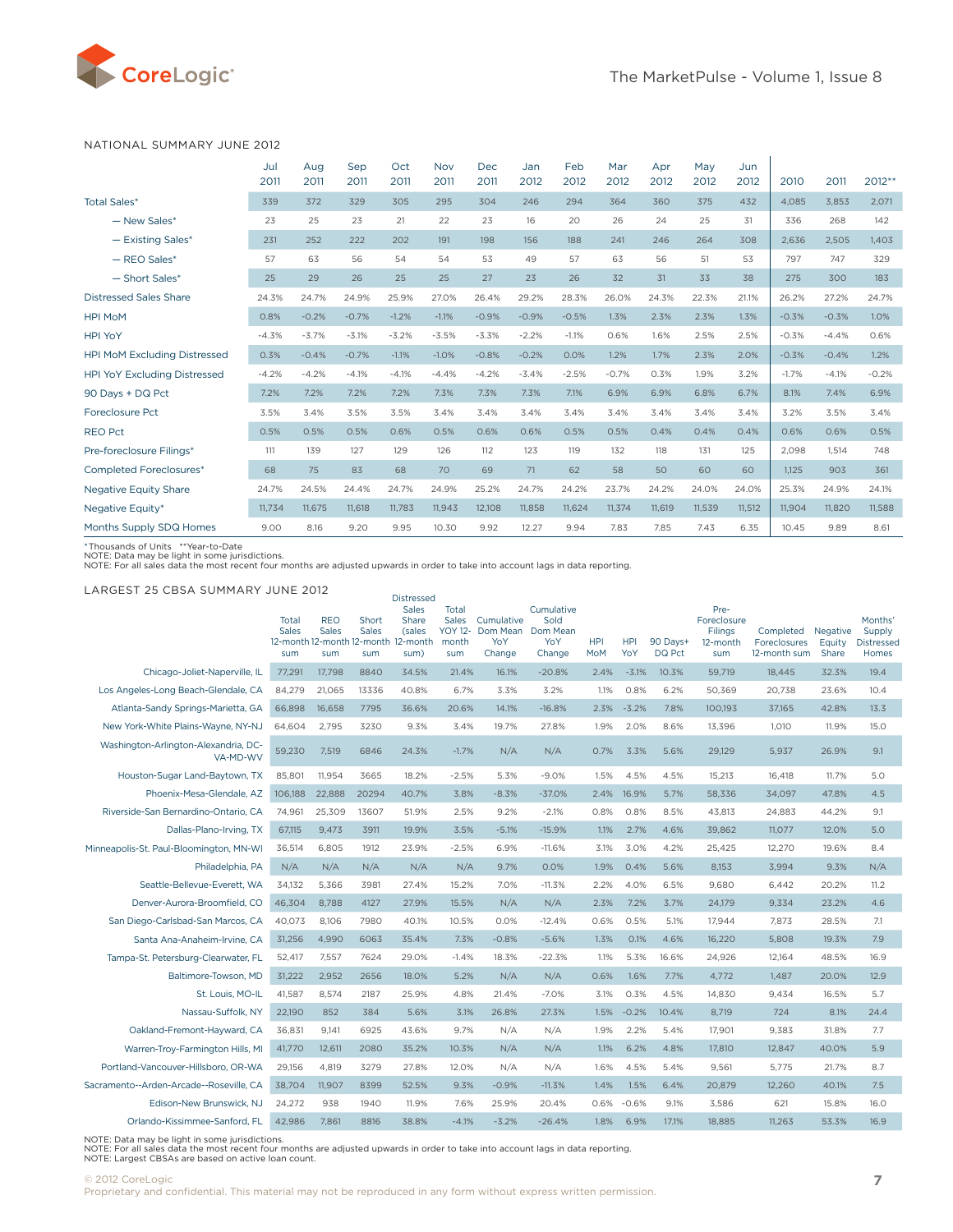<span id="page-7-0"></span>

#### State Summary June 2012

| <b>State</b>    | <b>Total</b><br><b>Sales</b><br>sum | <b>REO</b><br><b>Sales</b> | Short<br><b>Sales</b> | <b>Distressed</b><br><b>Sales Share</b><br>(sales<br>12-month 12-month 12-month 12-month | Total<br>12-month   | Cumulative<br>Sales YOY Dom Mean Dom Mean<br>YoY | Cumulative<br>Sold<br>YoY | <b>HPI</b>   | <b>HPI</b>      | 90 Days+<br>DQ Pct | Pre-<br>Foreclosure<br>Filings<br>12-month sum 12-month sum | Completed<br>Foreclosures | Negative<br>Equity<br>Share | Months'<br>Supply<br><b>Distressed</b> |
|-----------------|-------------------------------------|----------------------------|-----------------------|------------------------------------------------------------------------------------------|---------------------|--------------------------------------------------|---------------------------|--------------|-----------------|--------------------|-------------------------------------------------------------|---------------------------|-----------------------------|----------------------------------------|
|                 |                                     | sum                        | sum                   | sum)                                                                                     | sum                 | Change                                           | Change                    | <b>MoM</b>   | YoY             |                    |                                                             |                           |                             | Homes                                  |
| AK              | 9,987                               | 782                        | 341<br>1,098          | 11.2%<br>16.8%                                                                           | $-2.1%$             | N/A<br>19.8%                                     | N/A                       | 1.6%<br>0.9% | 5.2%<br>$-4.8%$ | 2.2%<br>5.3%       | 1,487                                                       | 933<br>6,462              | 5.7%                        | 2.2<br><b>11.0</b>                     |
| AL<br><b>AR</b> | 31,278<br>39,163                    | 4,167<br>2,032             | 1,509                 | 9.0%                                                                                     | $-19.5%$<br>$-1.8%$ | 4.6%                                             | $-9.0%$<br>0.0%           | $-0.3%$      | 1.3%            | 5.3%               | 7,533<br>7,071                                              | 7,021                     | 13.9%<br>12.5%              | 4.8                                    |
| AZ              | 144,250                             | 32,534                     | 24,375                | 39.5%                                                                                    | 5.1%                | $-0.8%$                                          | $-6.6%$                   | 2.0%         | 13.8%           | 5.5%               | 79,551                                                      | 46,627                    | 44.8%                       | 4.7                                    |
| CA              | 469,481                             | 124,477                    | 83,131                | 44.2%                                                                                    | 7.9%                | 4.8%                                             | $-1.6%$                   | 1.0%         | 2.2%            | 6.0%               | 244,797                                                     | 124,626                   | 30.8%                       | 8.1                                    |
| CO              | 91,949                              | 17,406                     | 7,733                 | 27.3%                                                                                    | 12.2%               | 4.1%                                             | $-5.9%$                   | 1.9%         | 6.2%            | 3.6%               | 46,093                                                      | 18,898                    | 21.1%                       | 4.2                                    |
| <b>CT</b>       | 34,402                              | 3,157                      | 3,383                 | 19.0%                                                                                    | 2.1%                | 21.8%                                            | 4.7%                      | 2.0%         | $-4.0%$         | 7.3%               | 1,473                                                       | 3,408                     | 14.8%                       | 12.1                                   |
| DC              | 6,721                               | 395                        | 231                   | 9.3%                                                                                     | 0.0%                | N/A                                              | N/A                       | 0.6%         | 3.6%            | 5.6%               | 851                                                         | 81                        | 12.7%                       | 9.1                                    |
| DE              | 8,484                               | 1,466                      | 453                   | 22.6%                                                                                    | 2.7%                | 18.7%                                            | $-4.4%$                   | 0.5%         | $-2.8%$         | 6.7%               | 1,930                                                       | 2,951                     | 17.3%                       | 14.6                                   |
| FL              | 397,772                             | 64,728                     | 55,587                | 30.2%                                                                                    | 0.2%                | 15.3%                                            | $-1.5%$                   | 1.1%         | 5.1%            | 16.5%              | 157,525                                                     | 90,961                    | 45.5%                       | 14.6                                   |
| GA              | 114,047                             | 25,356                     | 9,753                 | 30.8%                                                                                    | 14.5%               | 16.0%                                            | $-8.8%$                   | 2.3%         | $-2.9%$         | 7.1%               | 140,592                                                     | 54,600                    | 37.7%                       | 10.7                                   |
| HI              | 15,536                              | 1,494                      | 1,404                 | 18.7%                                                                                    | $-3.2%$             | 21.7%                                            | 2.3%                      | 1.1%         | 3.1%            | 6.4%               | 3,810                                                       | 449                       | 10.9%                       | 8.4                                    |
| IA              | 33,653                              | 1,995                      | 1,343                 | 9.9%                                                                                     | $-26.5%$            | 12.6%                                            | $-4.8%$                   | 1.7%         | 0.2%            | 3.8%               | 6,113                                                       | 3,753                     | 10.5%                       | 4.8                                    |
| ID              | 33,064                              | 6,553                      | 2,085                 | 26.1%                                                                                    | 7.6%                | 5.3%                                             | $-7.3%$                   | 1.0%         | 10.4%           | 4.7%               | 13,479                                                      | 5,510                     | 26.9%                       | 4.0                                    |
| IL              | 131,752                             | 25,108                     | 12,141                | 28.3%                                                                                    | 17.6%               | 17.6%                                            | $-11.1%$                  | 2.0%         | $-3.4%$         | 8.8%               | 79,333                                                      | 26,394                    | 27.7%                       | 14.5                                   |
| IN              | 102,787                             | 16,960                     | 2,656                 | 19.1%                                                                                    | 13.4%               | N/A                                              | N/A                       | 1.2%         | 3.0%            | 6.0%               | 15,195                                                      | 15,904                    | 10.8%                       | 5.9                                    |
| KS              | 30,581                              | 3,690                      | 1,364                 | 16.5%                                                                                    | 16.4%               | N/A                                              | N/A                       | 2.0%         | 1.5%            | 4.1%               | 3,551                                                       | 3,021                     | 9.8%                        | 4.9                                    |
| KY              | 34,028                              | 3,460                      | 1,482                 | 14.5%                                                                                    | $-28.6%$            | N/A                                              | N/A                       | 0.5%         | $-0.3%$         | 5.3%               | 6,673                                                       | 2,038                     | 10.2%                       | 8.0                                    |
| LA              | 50,159                              | 6,308                      | 1,462                 | 15.5%                                                                                    | $-4.6%$             | 18.7%                                            | $-0.9%$                   | 2.9%         | 4.1%            | 5.7%               | 13,769                                                      | 8,207                     | 14.5%                       | 6.0                                    |
| <b>MA</b>       | 88,760                              | 9,527                      | 735                   | 11.6%                                                                                    | 33.7%               | N/A                                              | N/A                       | 2.2%         | 1.0%            | 5.4%               | 7,711                                                       | 8,043                     | 16.9%                       | 6.3                                    |
| <b>MD</b>       | 68,286                              | 7,464                      | 7,782                 | 22.3%                                                                                    | 3.0%                | 35.3%                                            | 2.5%                      | 2.1%         | 3.2%            | 8.0%               | 11,083                                                      | 3,393                     | 25.2%                       | 13.7                                   |
| <b>ME</b>       | 7,422                               | 607                        | 263                   | 11.7%                                                                                    | 5.8%                | N/A                                              | N/A                       | 2.8%         | 2.5%            | 7.0%               | 1,739                                                       | 625                       | 9.5%                        | 16.8                                   |
| M <sub>l</sub>  | 141,127                             | 45,715                     | 5,718                 | 36.4%                                                                                    | 5.1%                | 14.2%                                            | 4.7%                      | 2.4%         | 5.9%            | 5.4%               | 53,920                                                      | 57,980                    | 36.1%                       | 6.1                                    |
| <b>MN</b>       | 59,112                              | 9,218                      | 2,322                 | 19.5%                                                                                    | 1.5%                | 13.0%                                            | $-10.9%$                  | 3.1%         | 0.9%            | 3.9%               | 27,946                                                      | 14,203                    | 18.6%                       | 6.9                                    |
| <b>MO</b>       | 81,353                              | 16,664                     | 3,360                 | 24.6%                                                                                    | 11.1%               | 22.5%                                            | $-9.0%$                   | 3.1%         | 1.1%            | 4.2%               | 23,152                                                      | 17,707                    | 15.7%                       | 4.8                                    |
| <b>MS</b>       | N/A                                 | N/A                        | N/A                   | N/A                                                                                      | N/A                 | N/A                                              | N/A                       | 1.2%         | 5.3%            | 7.0%               | 4,759                                                       | 929                       | 26.5%                       | N/A                                    |
| MT              | 13,503                              | 1,557                      | 575                   | 15.8%                                                                                    | 4.5%                | N/A                                              | N/A                       | 0.7%         | 4.9%            | 2.7%               | 3,800                                                       | 1,715                     | 8.3%                        | 3.1                                    |
| <b>NC</b>       | 107,875                             | 9,896                      | 6,907                 | 15.6%                                                                                    | 3.9%                | 14.5%                                            | $-6.3%$                   | 1.2%         | 1.2%            | 5.4%               | 51,159                                                      | 26,073                    | 15.0%                       | 7.8                                    |
| <b>ND</b>       | 13,858                              | 276                        | 241                   | 3.7%                                                                                     | 26.6%               | N/A                                              | N/A                       | 0.8%         | 6.3%            | 1.5%               | 238                                                         | 565                       | 5.7%                        | 0.7                                    |
| <b>NE</b>       | 27,854                              | 1,701                      | 1,432                 | 11.2%                                                                                    | 14.6%               | N/A                                              | N/A                       | 1.5%         | 1.6%            | 2.6%               | 4,425                                                       | 2,557                     | 12.0%                       | 2.4                                    |
| <b>NH</b>       | 17,172                              | 3,104                      | 1,207                 | 25.1%                                                                                    | 12.8%               | 16.5%                                            | 9.4%                      | 2.5%         | 0.9%            | 4.2%               | 897.0                                                       | 2,917                     | 21.9%                       | 5.6                                    |
| <b>NJ</b>       | 77,635                              | 3,704                      | 6,969                 | 13.7%                                                                                    | 2.8%                | 26.8%                                            | 12.0%                     | 0.6%         | $-0.7%$         | <b>11.0%</b>       | 17,495                                                      | 2,463                     | 19.0%                       | 20.6                                   |
| <b>NM</b>       | 21,098                              | 2,556                      | 1,402                 | 18.8%                                                                                    | $-3.3%$             | N/A                                              | N/A                       | 2.3%         | 2.8%            | 5.7%               | 7,520                                                       | 1,943                     | 14.3%                       | 8.1                                    |
| <b>NV</b>       | 73,006                              | 27,130                     | 13,417                | 55.5%                                                                                    | 5.6%                | $-3.4%$                                          | $-14.1%$                  | 1.6%         | 1.9%            | 12.0%              | 9,293                                                       | 25,141                    | 61.9%                       | 8.9                                    |
| <b>NY</b>       | 158,158                             | 5,661                      | 3,734                 | 5.9%                                                                                     | 8.5%                | 24.1%                                            | 38.6%                     | 3.7%         | 4.5%            | 8.0%               | 26,226                                                      | 3,778                     | 7.8%                        | 11.4                                   |
| OН              | 141,957                             | 26,621                     | 9,600                 | 25.5%                                                                                    | 6.0%                | 10.3%                                            | $-1.4%$                   | $1.0\%$      | $-1.1%$         | 6.5%               | 57,062                                                      | 26,289                    | 24.9%                       | 7.9                                    |
| OK              | 54,233                              | 4,753                      | 1,541                 | 11.6%                                                                                    | $-8.1%$             | $-7.1%$                                          | 2.4%                      | 0.5%         | 1.2%            | 5.0%               | 16,641                                                      | 7,403                     | 8.3%                        | 4.2                                    |
| <b>OR</b>       | 50,588                              | 9,181                      | 5,042                 | 28.1%                                                                                    | 7.6%                | N/A                                              | N/A                       | 2.3%         | 4.3%            | 5.5%               | 16,596                                                      | 10,188                    | 20.7%                       | 7.9                                    |
| PA              | 129,441                             | 11,962                     | 4,228                 | 12.5%                                                                                    | 5.3%                | 9.6%                                             | $-0.6%$                   | 1.6%         | 1.1%            | 5.7%               | 22,096                                                      | 11,779                    | 9.5%                        | 7.5                                    |
| R <sub>l</sub>  | 11,476                              | 1,594                      | 1,217                 | 24.5%                                                                                    | 7.5%                | 20.0%<br>19.9%                                   | 9.2%<br>0.0%              | 3.2%         | $-0.4%$<br>3.6% | 7.2%               | 4,384                                                       | 3,018                     | 23.5%                       | 9.6                                    |
| SC<br><b>SD</b> | 62,837<br>N/A                       | 9,712                      | 4,228                 | 22.2%                                                                                    | 8.7%                |                                                  |                           | 2.3%         |                 | 6.2%               | 7,981                                                       | 10,332                    | 19.2%                       | 7.3                                    |
| <b>TN</b>       | 103,075                             | N/A<br>16,948              | N/A<br>4,848          | N/A<br>21.1%                                                                             | N/A<br>10.7%        | N/A<br>N/A                                       | N/A<br>N/A                | 3.1%<br>0.9% | 10.1%<br>0.7%   | 2.4%<br>5.6%       | 222<br>25,652                                               | 39<br>24,971              | N/A<br>16.8%                | N/A<br>4.9                             |
|                 | 381,347                             | 46,598                     | 15,225                | 16.2%                                                                                    | 2.3%                | 3.2%                                             | $-7.4%$                   | 0.8%         | 3.9%            | 4.2%               | 115,200                                                     |                           | 10.1%                       | 3.9                                    |
| TX<br>UT        | 47,922                              | 8,039                      | 3,930                 | 25.0%                                                                                    | 11.9%               | N/A                                              | N/A                       | 2.5%         | 8.3%            | 4.4%               | 29,444                                                      | 56,131<br>6,662           | 21.6%                       | 4.7                                    |
| VA              | 91,102                              | 14,084                     | 7,484                 | 23.7%                                                                                    | $-3.7%$             | 15.7%                                            | 0.7%                      | 0.9%         | 2.9%            | 3.8%               | 65,748                                                      | 14,528                    | 22.5%                       | 6.1                                    |
| VT              | 10,555                              | 423                        | N/A                   | N/A                                                                                      | 30.7%               | 31.5%                                            | 29.8%                     | 1.6%         | 1.6%            | 3.9%               | N/A                                                         | N/A                       | N/A                         | 3.6                                    |
| <b>WA</b>       | 83,842                              | 13,587                     | 7,893                 | 25.6%                                                                                    | 9.4%                | 15.8%                                            | $-8.1%$                   | 1.9%         | 2.8%            | 6.4%               | 22,064                                                      | 16,186                    | 20.9%                       | 10.4                                   |
| WI              | 70,043                              | 8,471                      | 2,813                 | 16.1%                                                                                    | 10.7%               | 32.9%                                            | 5.7%                      | 3.2%         | 0.2%            | 4.2%               | 21,382                                                      | 12,854                    | 16.8%                       | 5.5                                    |
| <b>WV</b>       | N/A                                 | N/A                        | N/A                   | N/A                                                                                      | N/A                 | 5.5%                                             | 9.2%                      | 1.4%         | 1.8%            | 3.7%               | 4,341                                                       | 633                       | 6.9%                        | N/A                                    |
| <b>WY</b>       | 5,826                               | 580                        | 193                   | 13.3%                                                                                    | 11.6%               | N/A                                              | N/A                       | 0.5%         | 7.7%            | 2.2%               | 786                                                         | 774                       | 10.7%                       | $3.2\,$                                |

NOTE: Data may be light in some jurisdictions. NOTE: For all sales data the most recent four months are adjusted upwards in order to take into account lags in data reporting.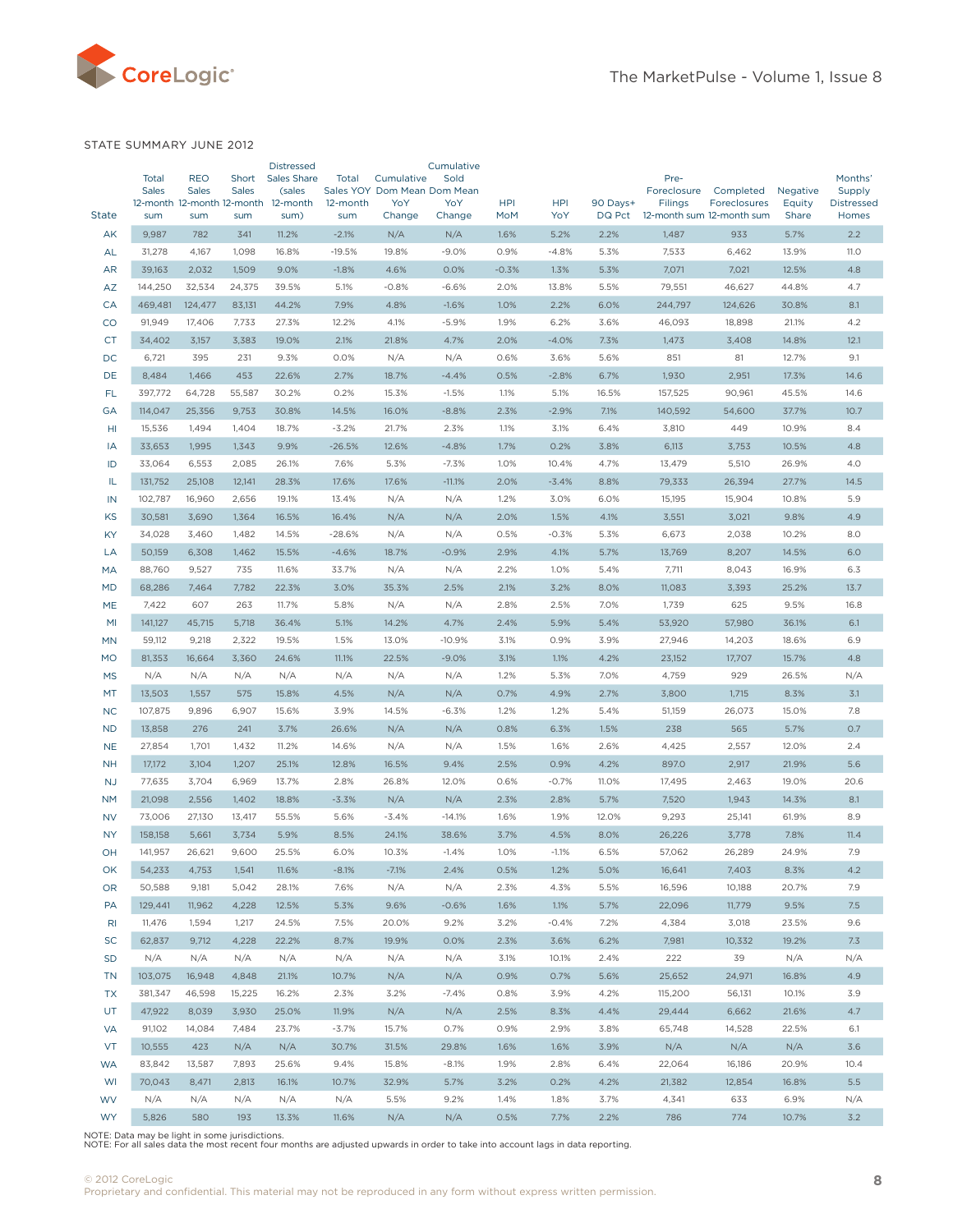<span id="page-8-0"></span>

# Prices

- ► Home prices nationwide, including distressed sales, increased on a year-over-year basis by 2.5 percent in June 2012. On a month-overmonth basis, home prices, including distressed sales, increased by 1.3 percent in June 2012. The June 2012 figures mark the fourth consecutive increase in home prices nationwide on both a yearover-year and month-over-month basis. Excluding distressed sales, home prices nationwide increased on a year-over-year basis by 3.2 percent in June 2012. Price improvements continue to spread geographically: 42 of the 50 states (plus the District of Columbia) geographically: 42 of the 50 states (plus the District of Columbia)<br>and 73 of the largest 100 Core Based Statistical Areas (CBSAs, measured by population) had year-over-year increases in the HPI in
- ► Nationally, the inventory of homes being listed on the market for June 2012 shows a 20 percent decrease from June 2011. At the same time, the average price for listed home has increase 7.5 percent year-over-year.

YoY HPI GROWTH FOR 25 HIGHEST RATE STATES



Current

Source: CoreLogic June 2012

New List Price







Source: CoreLogic June 2012





Source: CoreLogic June 2012

REO Discount



Source: CoreLogic June 2012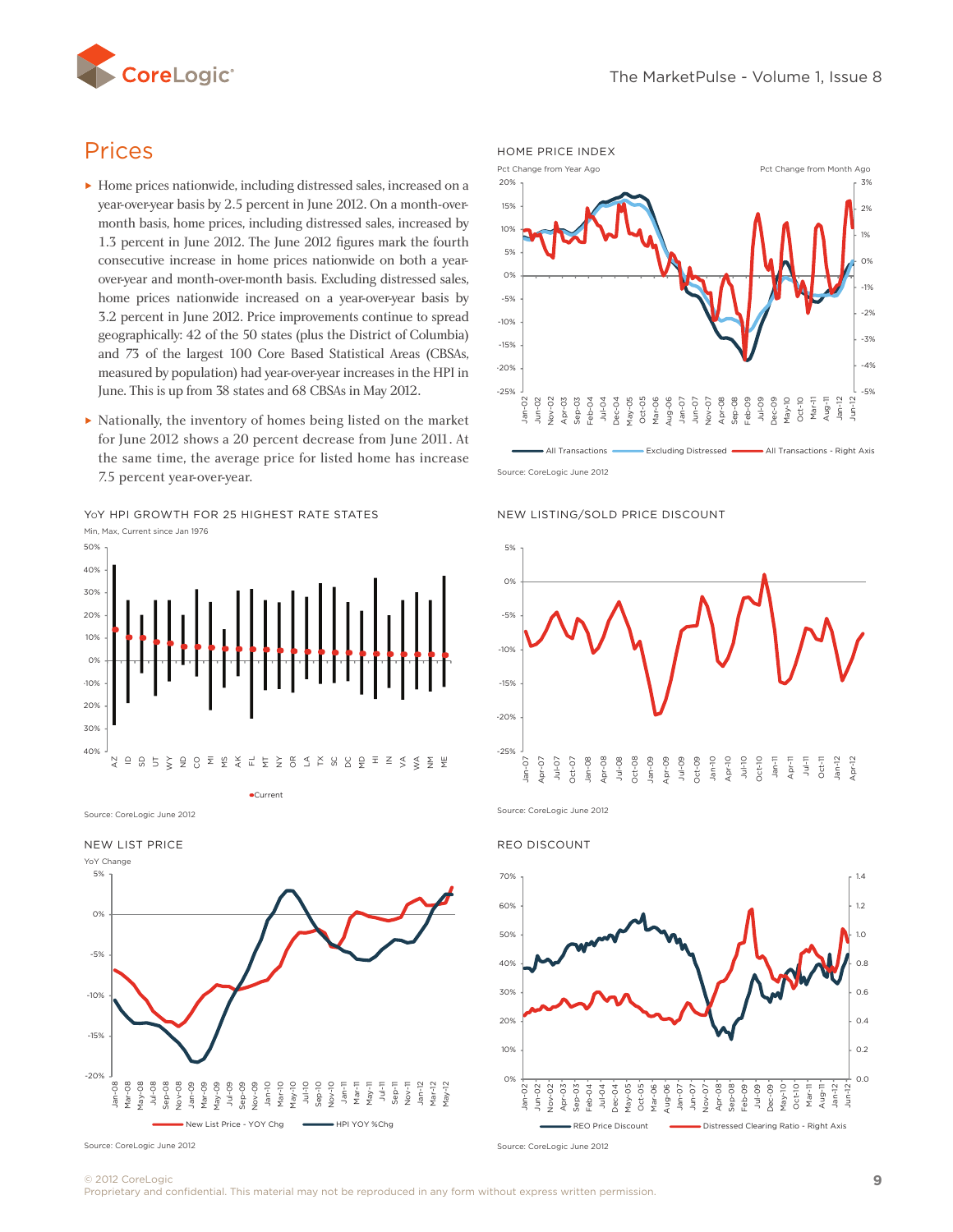

# Performance

- ► Mortgages that were at least 90 days past due (and in foreclosure or REO) continue to show a decrease for five consecutive months. Mortgages that were at least 90 days past due are at the lowest level since July 2009, and show a 10 percent improvement since June 2011. Since June 2011, Arizona, Nevada and Michigan show the most improvement in the number of homes in foreclosure inventory. Each of these states shows a decrease of at least 20 percent year-over-year in foreclosure inventory. Arizona continues to show strong double digit year-over-year decreases of foreclosure inventory since May 2011. The national inventory of foreclosed homes is at its lowest level since July 2010.<br>2011 prime conforming originations continue to show
- ► 2011 prime conforming originations continue to show the lowest share of loans that are 90 days past due. For those loans that share of foans that are 90 days past due. For those foans that  $\frac{1}{2}$  where reached 14 months of maturity, about half of a percent were  $\frac{1}{2}$  and  $\frac{1}{2}$  and  $\frac{1}{2}$  and  $\frac{1}{2}$  and  $\frac{1}{2}$  and  $\frac{1}{2}$  an at least 90 days delinquent. This half of a percent delinquency compares very favorably to the 2007 and 2008 vintages. 2007 and 2008 mortgages that reached 14 months of maturity were 4.3 percent and 4.1 percent 90 days past due respectively.

Jumbo Prime Seriously Delinquent Rate

By Origination Year



Source: CoreLogic May 2012



#### OVERALL MORTGAGE PERFORMANCE



Conforming Prime Seriously Delinquent Rate

Source: CoreLogic May 2012 2011 Total 2010 Total 2009 Total 2008 Total 2007 Total 2006 Total

#### SERIOUS DELINQUENCIES FOR 25 HIGHEST RATE STATES



Source: CoreLogic June 2012



### Pre-Foreclosure Filings And Completed Foreclosures

© 2012 CoreLogic

Proprietary and confidential. This material may not be reproduced in any form without express written permission.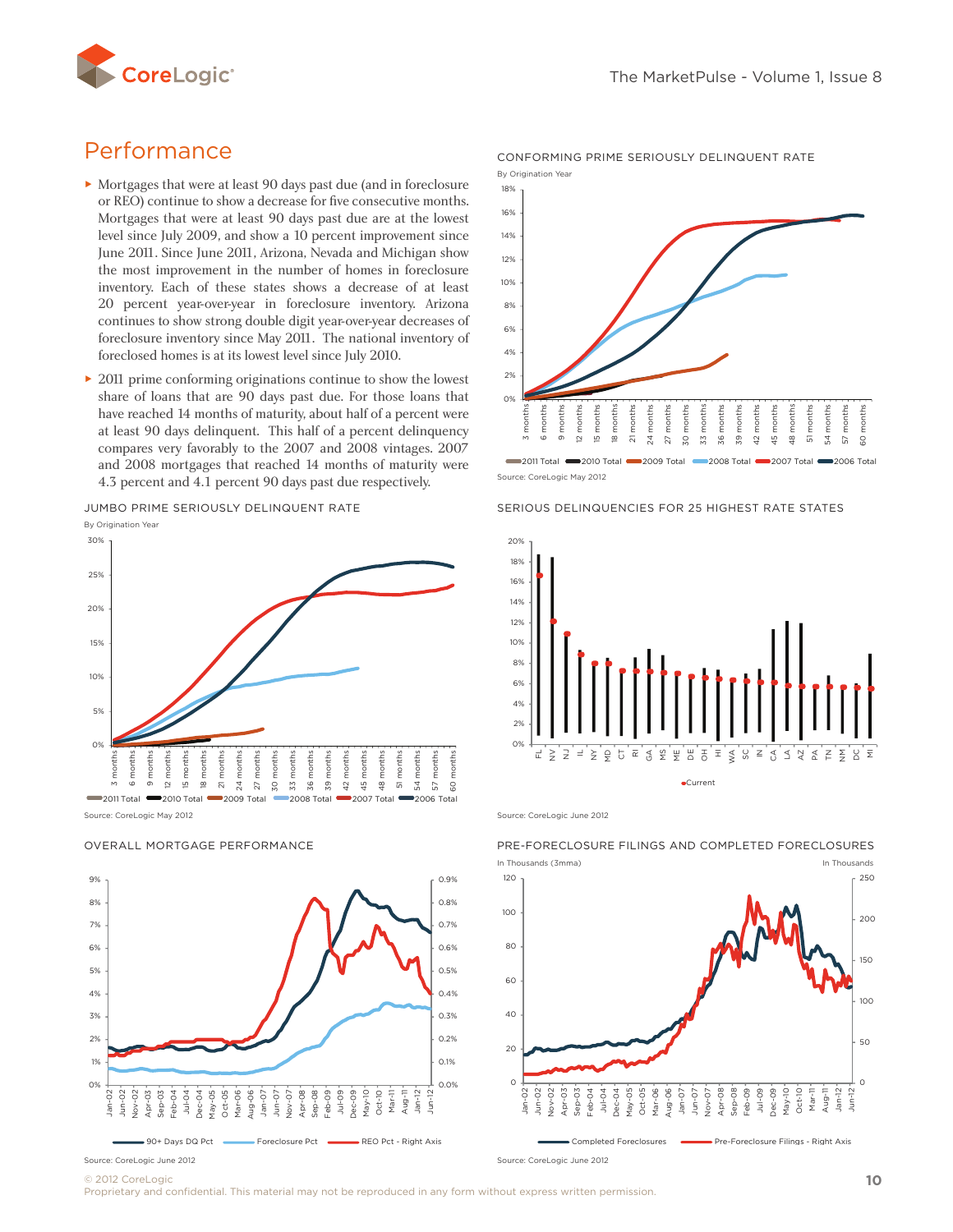

# **Sales**

- ► The distressed sales share edged down to 21 percent in June 2012, the lowest level in almost four years. While we expect the distressed sale share to decrease with the seasonal uptick in non-distressed sales, the decline over last summer's share is significant. The decrease in distressed sales share has been driven by a decreasing REO share—with the short sale share gradually increasing over the same time period. REO sales share was 12 percent in May, the lowest level since January 2008. While distressed sales come at a discount to healthy sales, REO was 12 percent in may, the lowest lever since January 2006.<br>While distressed sales come at a discount to healthy sales, REO<br>sales are discounted much more than short sales, so this shifting composition in distressed is good news for home prices.
- that are seriously delinquent) has been steadily decreasing and stands at just under 7 months, equaling the same level of the months' supply of active listings (or visible inventory). The months' supply of active listings compares favorably to a year ago when the same measurement was at 9 months.

Months' Supply



Source: CoreLogic June 2012



#### Distressed Sales as Percentage of Total sales





Source: CoreLogic June 2012

Distressed Sale Share for 25 Highest Rate States



Source: CoreLogic June 2012



Source: CoreLogic June 2012

© 2012 CoreLogic